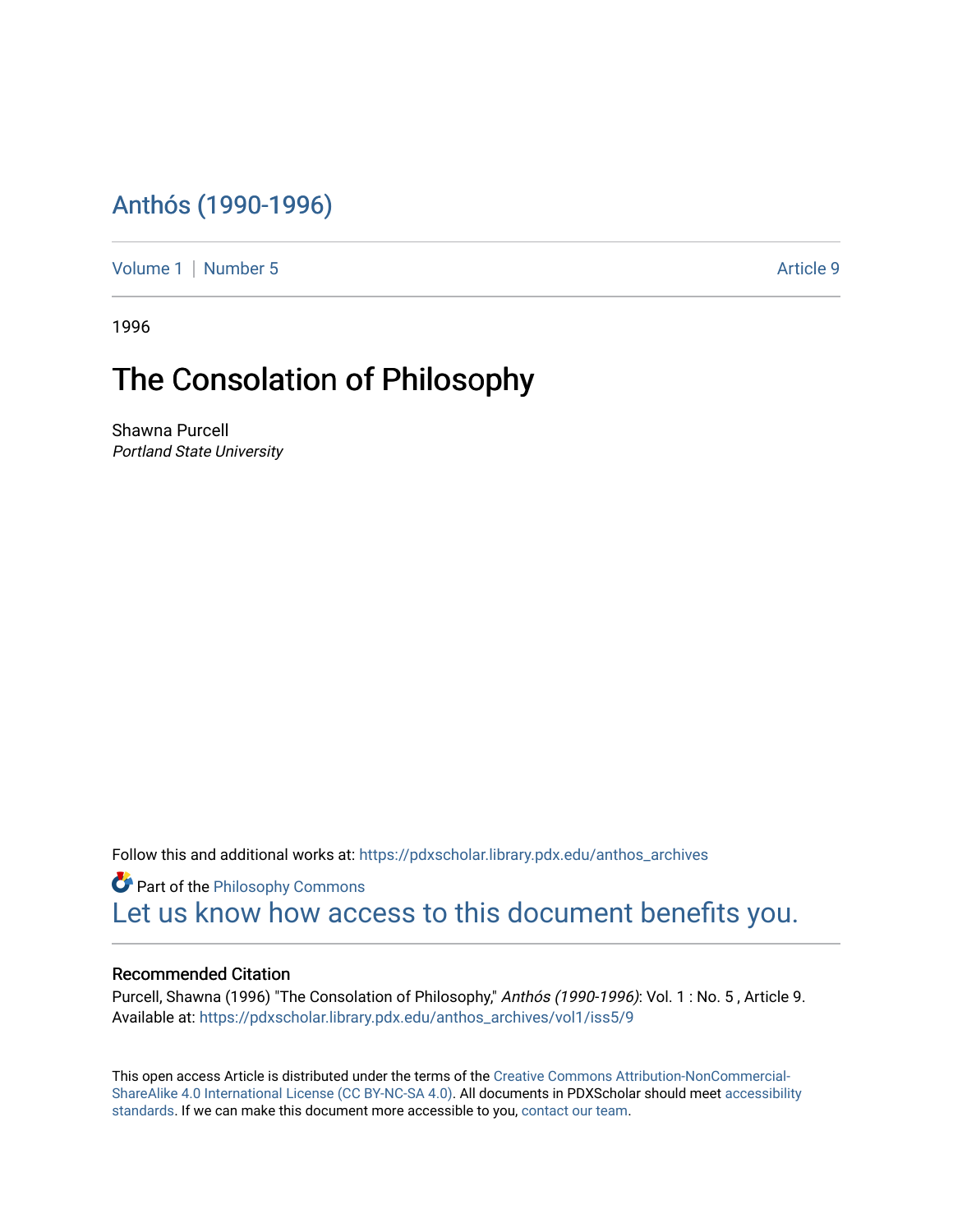## *The Consolation of Philosophy Shawna Purcell*

Every generation leaves its imprint of culture on the next generation. Just as the Western civilization inherited the European culture, the Romans inherited the Greek culture. These imprints over time, are refined and built upon to create a "new" culture. As Seneca put it, "A cultivates B and B cultivates C; no one is his own master" (Seneca, 292). Focusing upon literature, we can observe the transition of the memorized and spoken epics of the Greek culture to the written works of the Romans that are intertexted with allusions to particular epics. As twentieth century readers we can understand earlier works such as the *Consolation of Philosophy* by reading it against a traditional background and applying the four fold scheme of interpretation. The following discussion will show how Boethius has deeply woven into his poems the philosophies and writing styles of his predecessors Homer, Seneca, Ovid and Plato, including the Stoics.

The work begins with an elegiac poem that familiarizes the reader with the mental state of the prisoner. It doesn't begin with an invocation to a muse, which is so abundant in the Homeric works, but suggests that he was involuntarily driven by the Muses to write. "1 who once composed with eager zest am driven by grief to shelter in sad songs" (Boethius, 35). Three paragraphs into the prose there seems to be more of an invitation of Philosophy's Muses rather than a direct invocation such as "Begin, Muse when the two first broke and clashed" (75). This was also the case in the *Aeneid* in which Virgil didn't begin with an invocation until the fourteenth line. The scene of a divine being, Philosophy, appearing to a wretched man may recall an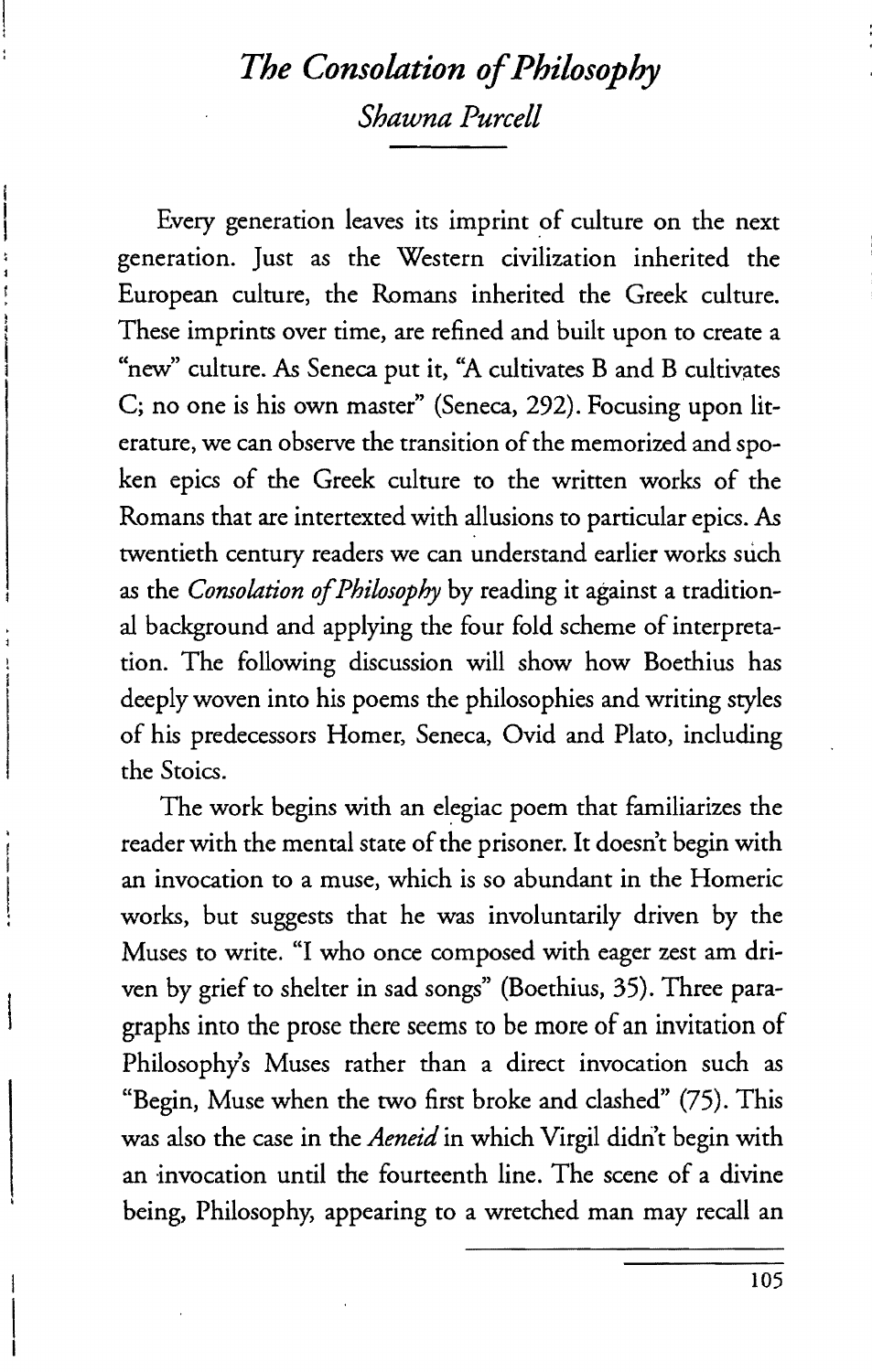earlier memory of Thetis appearing to Achilles. This poem introduces some natural aspects of the poetry and lays out a prelude to the work concerning Fortune. Boethius describes his situation as the act of Fortune who "gave me wealth short lived then in a moment all but ruined me" (35). The latter part of the phrase can be imagined as a blanket covering him, a magical "poof," or dark, thick clouds. Ovid, who was at one time in this same situation, described the work of Fortune in one of his poems of exile. "When night falls here, I think of that other night when the shadow fell once and for all and I was cast out of the light into this endless gloom" (Saudbach, 71).

The opening elegiac poem of Boethius' *Consolation of Philosophy* is enhanced by phrases that consist of the nature and order of things. Images of the natural world and order are created by using stormy weather, seasonal changes and the heavens as metaphors to explain the journey that Boethius must encounter to reach a peace of mind. The first line of poem two, book one states "So sinks the mind in deep despair and sight grows dim I when the storms of life blow surging up the weight of care, it banishes its inward light." We can interpret this as the mind representing the soul, descending from a higher level and sinking into the physical body, which, as Plato believes, hinders the soul from attaining the truth. This idea is also found in Seneca's De *Consolatione* ad *Marciam:* "It [the soul] constantly struggles against this weight of the flesh in the effort to avoid being dragged back and sunk; it ever strives to rise to that place from which it once descended. There eternal peace awaits it when it has passed from Earth's dull motley to the vision of all that is pure and bright" (Slavitt, 10).

The emphasis on the change and movement of nature was also characteristic of the Stoic philosophy of natural science (Bassore, 89). God was thought to be the active source and mate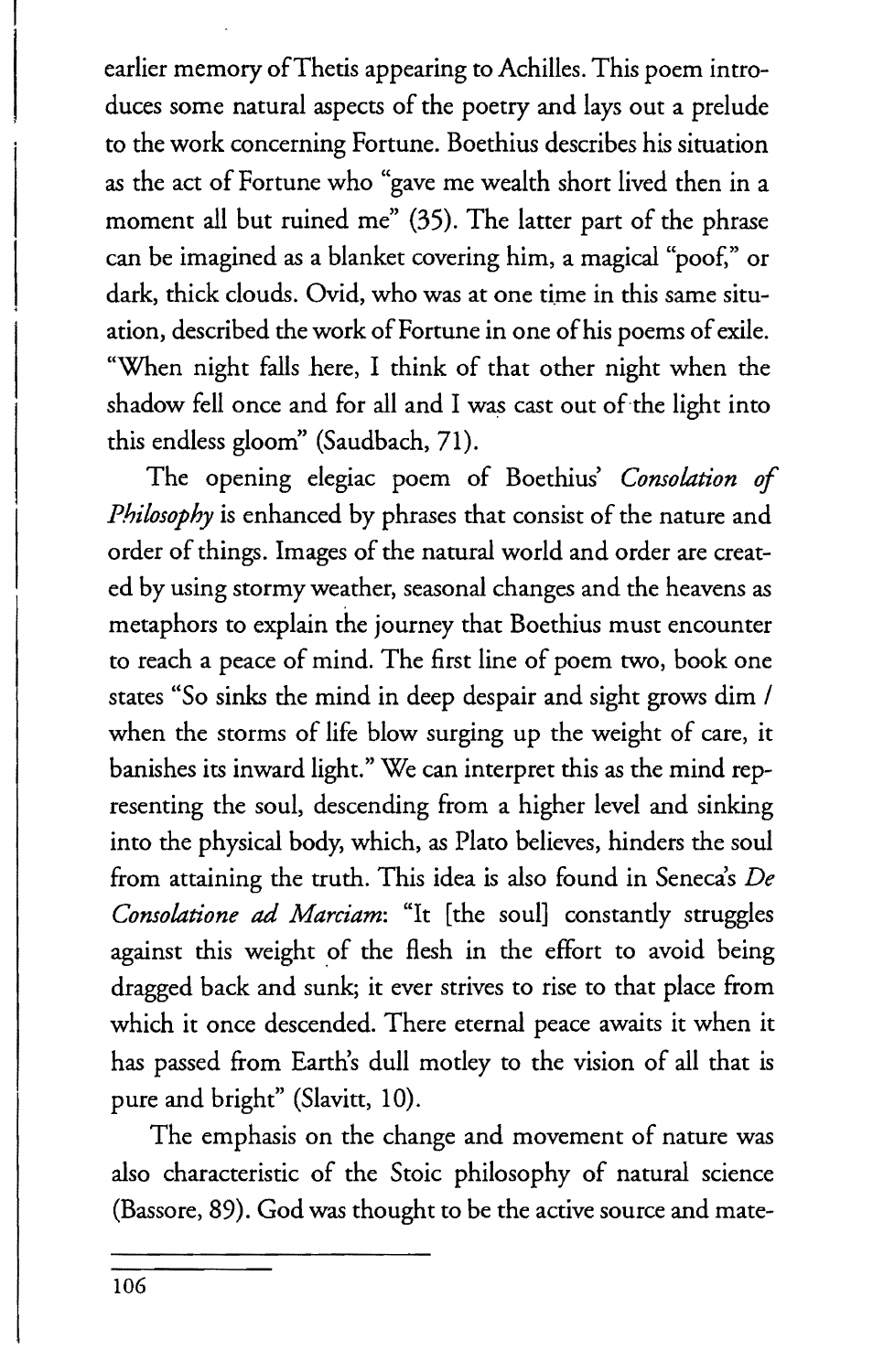rial items passive, being acted upon. Boethius supports this hypothesis in poem two of book one with statements such as "Storms of life blowing up the weight of care / The frozen fairness of the moon / Why spring hours are mild with flowers manifest / Ripe autumn at the full of year." These statements demonstrate nature changing from different states of matter (liquid to solid) and the seasonal changes (spring to autumn). It also suggests that there is a source, God, that creates the "storms that roar and rouse the seas, the spirit that rotates the world, the cause that translocates the sun." The main idea of nature here is that there is an explanation for everything, and that nature is capable of acting and being acted upon. With the changing seasons introduced we can now look to Ovid for his perception and use of seasonal changes in his poetry. In the *Tristia* and *Episulae Ex Ponto* Ovid writes about the seasonal changes as not wanting to occur naturally in his microcosm of a tormented world. "The summer solstice does not shorten the days, or the winter shorten the nights. The seasons here come late, as if they too were reluctant" (Slavitt, 71). "The earth out here has hidden itself as if in shame under the permafrost and constant snows. The fields, untilled, produce nothing nor do the vines and trees on the naked hills" (Slavitt, 127). Ovid also uses the seasons as a measure of time, exemplifying how slowly the days pass while waiting for his execution, by expressing that the four seasons didn't seem to progress from winter to fall.

In the *Iliad* Homer's gods would often interfere with war and save a particular hero's life by clouding the attackers' vision, thus saving the hero from death. One example of this is in book twenty when Zeus "poured a mist across Achilles' eyes, wrenched the spear from stalwart Aeneas' shield and hoisted him off the earth (20.370), and later Achilles brushes away the "mist from his eyes, the magic, god sent haze" (20.388). This adaptation of Homeric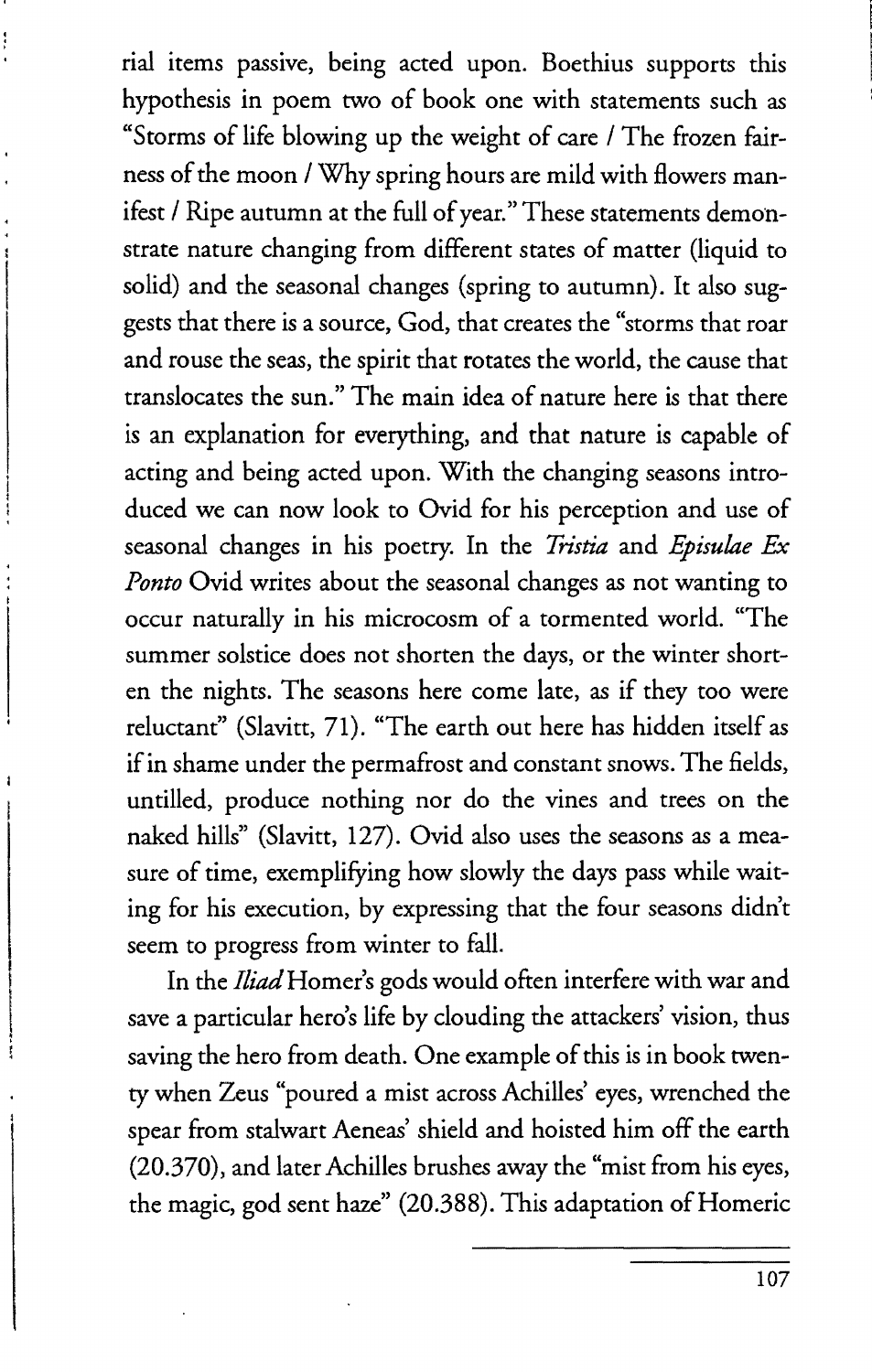material into Boethius' work is seen in the third poem of book one. It begins: "The night was put to flight, the darkness fled, and to my eyes their former strength returned." Boethius is referring to Philosophy as "wiping away the tears that clouded his eyes so he could see the light." Turning to a Christian source, Ephesians 1:18, the same concept of a divine being helping an individual see through their "clouded" vision is seen. "Having the eyes to your hearts enlightened, that you may know what is the hope to which he has called you." The latter connection helps support the notion that Boethius was a Christian.

Plato's influence on Boethius is shown throughout the work, but my focus will be on book three. Here, the Platonic idea of the ascent of the soul consisting of two parts, education and recollection is shown in poems one and ten (Boethius, 22). These two poems can be read against book seven of the *Republic* in which the Allegory of the Cave is described. Boethius is calling to those that by "false desires are enchained in wicked bonds" of the earth such as wealth (Boethius, 104). He explains that gold and green emeralds which are found deep within the earth bind the soul more heavily to the body and material items. If one is to stay in the bondage of this "cave" he will not know and understand true goodness. If this hypothetical individual is forced outside of the cave into the true light he will slowly learn and become accustomed to the light and "will say that the sun's own rays are not so bright" (3.10).

Boethius moves from a Stoic philosophy to a Neoplatonic one near the end of his work. The allusions to myths throughout the work suggest that he was also influenced by Neoplatonism. The myths are placed in specific points throughout the work depending on the discussion at hand. One such myth from Homer that was used included Circe and the companions of Odysseus. Boethius refers to Circe as a magical god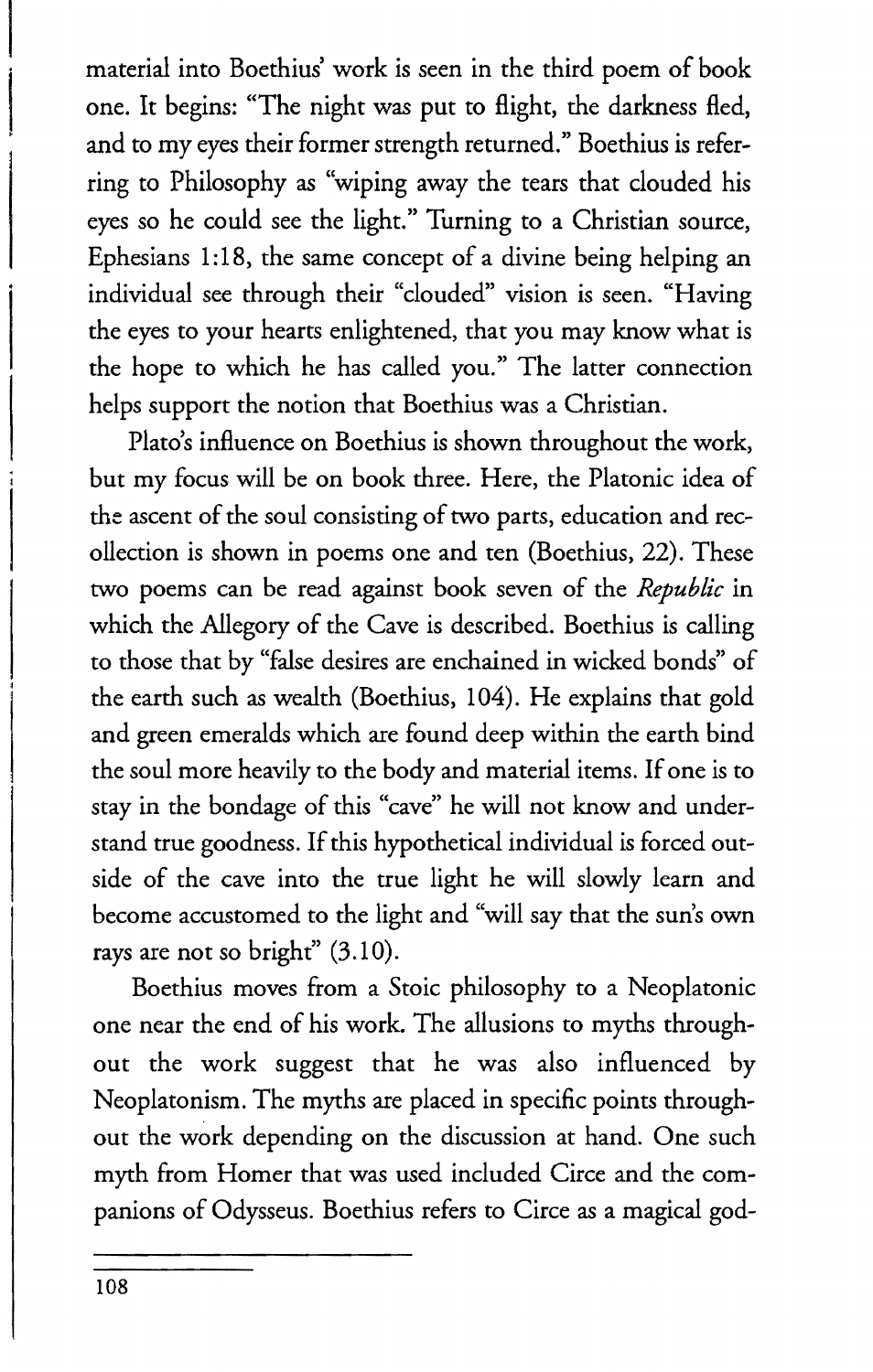dess who "mixes cups she has touched with a spell" (4.3). Homer, on the other hand, doesn't go as far as to suggest that she was making incantations, but he does portray her as being magical, using her wand to turn the men into swine. By adding incantations into the Circe myth, Boethius is able to make it more magical, showing the enchantment she held over the men. In Homer's version the men take the form of swine, whereas Boethius has added such animals as a boar, lion, wolf and tiger. There are wolves and lions that Circe has tamed in the original text, but the men do not take the form of these kinds of animals. The thought of men becoming the type of animal which they most closely resembled was a traditional theme of Greek ethical discourse. This is also seen in the *Phaedo* (BId), thus allowing one to make the assumption that Plato believed in the theory of human reincarnation into animals. Boethius also seemed to favor the metaphorical example of man becoming the animal he resembled. The main idea that he was trying to portray by using the myth is that "only the mind remains" (4.27). He believed that despite evil vices and corruption that a man may encounter, his mind remains good. Boethius changed some aspects of the myth but stayed true to the original Homeric text, "They had the heads of swine and the voice and the hair and the body; but the mind was steady as before" (10.240). This poem interprets Philosophy's argument that when people are overcome with wickedness they become subhuman and portray animal behaviors of a specific kind and type. This is characteristic of the Neoplatonist belief that the mind is a force that does not change due to outside influences.

Boethius' predecessors have laid the foundation for the creation of his own unique work. Homer provided stable ground elements from which following generations could learn and build upon to create many new masterpieces of literature. It is